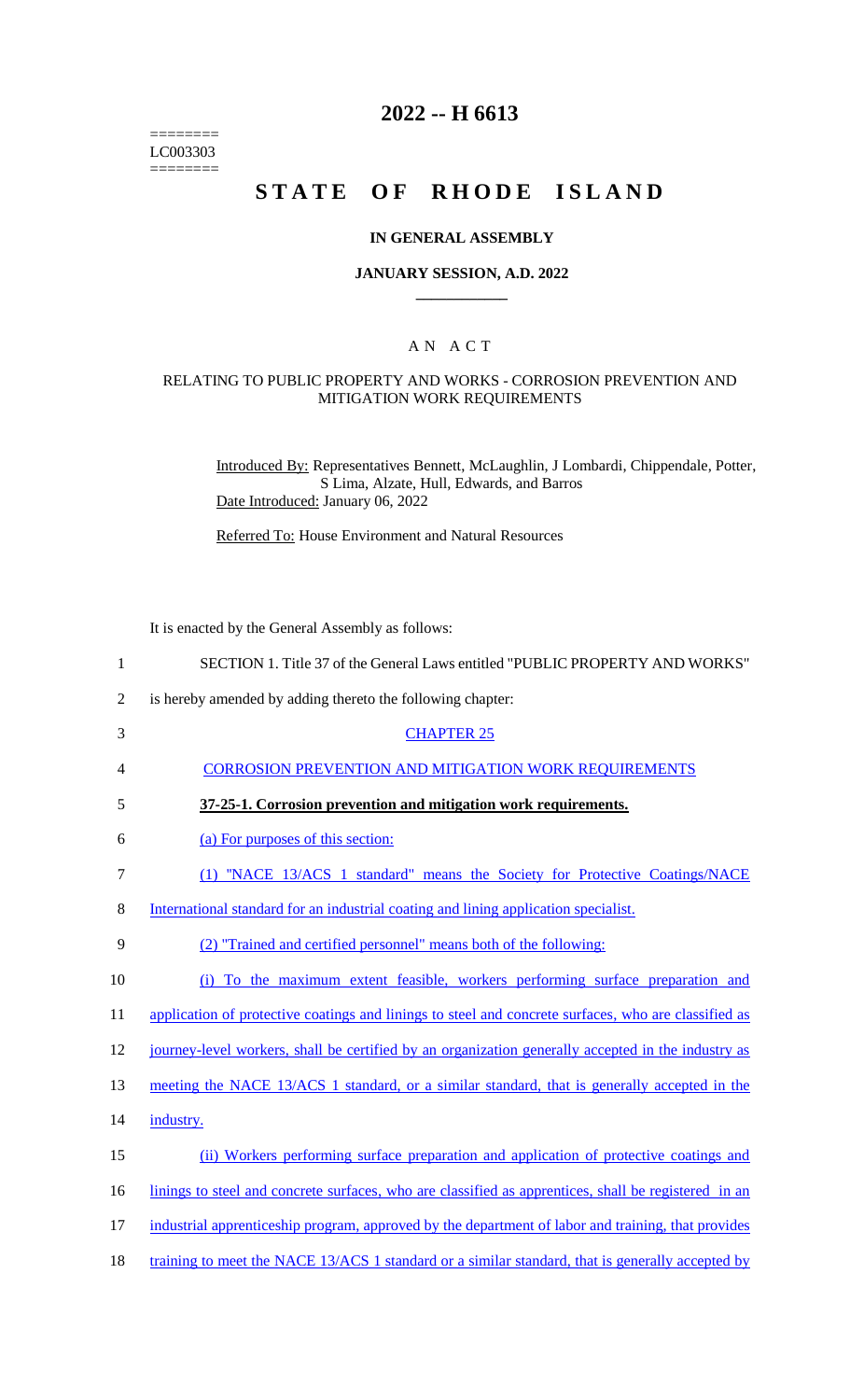1 the industry.

| $\overline{2}$ | (b) A public entity that awards a contract for construction, alteration, demolition,                   |
|----------------|--------------------------------------------------------------------------------------------------------|
| 3              | installation, repair, or maintenance work after January 1, 2024, that is paid for in whole or in part  |
| 4              | with state funds, shall require all contractors and subcontractors performing corrosion prevention     |
| 5              | and mitigation work to comply with the standards adopted pursuant to this section.                     |
| 6              | (c) Contractors and subcontractors performing contracts for construction, alteration,                  |
| 7              | demolition, installation, repair, or maintenance work awarded after January 1, 2024, that are paid     |
| 8              | for in whole or in part with state funds shall, when performing corrosion prevention and mitigation    |
| 9              | work, comply with the standards adopted pursuant to this section.                                      |
| 10             | (d) On or before January 1, 2023, the director of the department of labor and training in              |
| 11             | consultation with the department of environmental management, shall adopt regulations                  |
| 12             | establishing standards for the performance of corrosion prevention and mitigation work on public       |
| 13             | projects that reflect industry best practices. Such industry best practices shall include, but are not |
| 14             | limited to, the following:                                                                             |
| 15             | (1) Use of trained and certified personnel for surface preparation and application of                  |
| 16             | protective coatings and linings to steel and concrete surfaces.                                        |
| 17             | (2) Use of inspectors to ensure best practices and standards are met.                                  |
| 18             | (3) A plan to prevent environmental degradation, including, but not limited to, careful                |
| 19             | handling and containment of hazardous materials including, but not limited to, lead paint.             |
| 20             | SECTION 2. This act shall take effect upon passage.                                                    |

 $=$ LC003303 ========